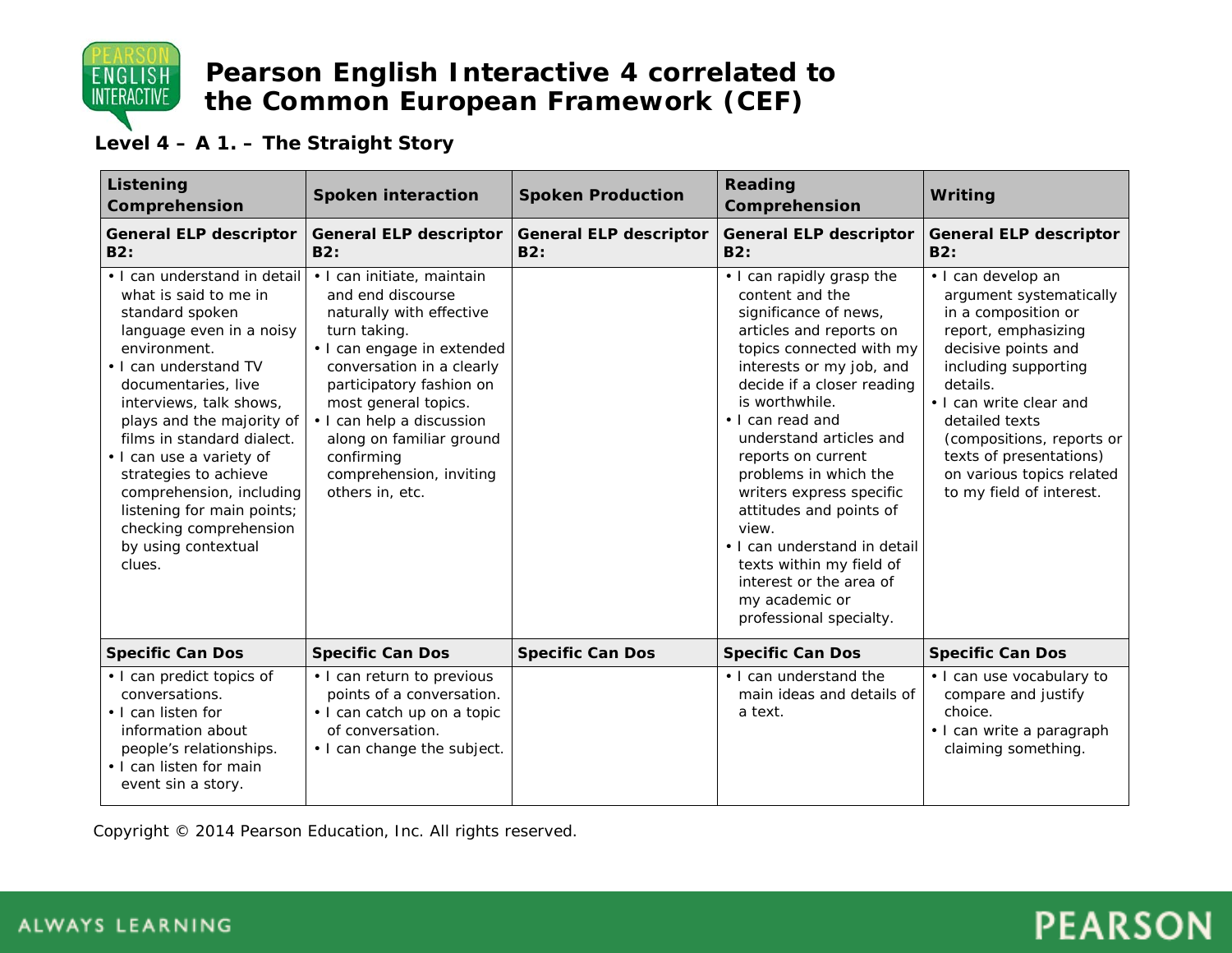

#### **Level 4 – A 2. – A Hot Lead**

| Listening<br>Comprehension                                                                                                                                                                                                                                                                                                                                                                                                           | <b>Spoken interaction</b>                                                                                                                                                                                                                                                                                                       | <b>Spoken Production</b>                                                                                                                                                 | Reading<br>Comprehension                                                                                                                                                                                                                                                                                                                                                                                                                                                                                   | Writing                                                                                                                                                                                                                                                                                                                                                                                                                                                                      |
|--------------------------------------------------------------------------------------------------------------------------------------------------------------------------------------------------------------------------------------------------------------------------------------------------------------------------------------------------------------------------------------------------------------------------------------|---------------------------------------------------------------------------------------------------------------------------------------------------------------------------------------------------------------------------------------------------------------------------------------------------------------------------------|--------------------------------------------------------------------------------------------------------------------------------------------------------------------------|------------------------------------------------------------------------------------------------------------------------------------------------------------------------------------------------------------------------------------------------------------------------------------------------------------------------------------------------------------------------------------------------------------------------------------------------------------------------------------------------------------|------------------------------------------------------------------------------------------------------------------------------------------------------------------------------------------------------------------------------------------------------------------------------------------------------------------------------------------------------------------------------------------------------------------------------------------------------------------------------|
| <b>General ELP descriptor</b><br>B2:                                                                                                                                                                                                                                                                                                                                                                                                 | <b>General ELP descriptor</b><br>B2:                                                                                                                                                                                                                                                                                            | <b>General ELP descriptor</b><br><b>B2:</b>                                                                                                                              | <b>General ELP descriptor</b><br><b>B2:</b>                                                                                                                                                                                                                                                                                                                                                                                                                                                                | <b>General ELP descriptor</b><br>B2:                                                                                                                                                                                                                                                                                                                                                                                                                                         |
| • I can understand in detail<br>what is said to me in<br>standard spoken<br>language even in a noisy<br>environment.<br>• I can understand TV<br>documentaries, live<br>interviews, talk shows,<br>plays and the majority of<br>films in standard dialect.<br>• I can use a variety of<br>strategies to achieve<br>comprehension, including<br>listening for main points;<br>checking comprehension<br>by using contextual<br>clues. | · I can initiate, maintain<br>and end discourse<br>naturally with effective<br>turn taking.<br>• I can engage in extended<br>conversation in a clearly<br>participatory fashion on<br>most general topics.<br>• I can help a discussion<br>along on familiar ground<br>confirming<br>comprehension, inviting<br>others in, etc. | • I can construct a chain of<br>reasoned argument,<br>linking my ideas logically.<br>· I can speculate about<br>causes, consequences,<br>and hypothetical<br>situations. | • I can rapidly grasp the<br>content and the<br>significance of news,<br>articles and reports on<br>topics connected with my<br>interests or my job, and<br>decide if a closer reading<br>is worthwhile.<br>• I can read and<br>understand articles and<br>reports on current<br>problems in which the<br>writers express specific<br>attitudes and points of<br>view.<br>• I can understand in detail<br>texts within my field of<br>interest or the area of<br>my academic or<br>professional specialty. | · I can develop an<br>argument systematically<br>in a composition or<br>report, emphasizing<br>decisive points and<br>including supporting<br>details.<br>• I can write clear and<br>detailed texts<br>(compositions, reports or<br>texts of presentations)<br>on various topics related<br>to my field of interest.<br>• I can write summaries of<br>articles on topics of<br>general interest.<br>· I can summarize<br>information from<br>different sources and<br>media. |
| <b>Specific Can Dos</b>                                                                                                                                                                                                                                                                                                                                                                                                              | <b>Specific Can Dos</b>                                                                                                                                                                                                                                                                                                         | <b>Specific Can Dos</b>                                                                                                                                                  | <b>Specific Can Dos</b>                                                                                                                                                                                                                                                                                                                                                                                                                                                                                    | <b>Specific Can Dos</b>                                                                                                                                                                                                                                                                                                                                                                                                                                                      |
| • I can predict people's<br>opinions.<br>• I can listen for specific<br>information about events<br>and times.<br>• I can understand people's<br>conversational strategies.                                                                                                                                                                                                                                                          | • I can ask about<br>problems.<br>• I can suggest a solution.<br>• I can respond to a<br>suggested solution.                                                                                                                                                                                                                    | • I can talk about<br>problems.                                                                                                                                          | • I can understand the<br>main ideas and details of<br>a text.                                                                                                                                                                                                                                                                                                                                                                                                                                             | • I can analyze information<br>in order to draw<br>conclusions.<br>• I can summarize<br>information.<br>• I can write reasons to<br>support opinion.                                                                                                                                                                                                                                                                                                                         |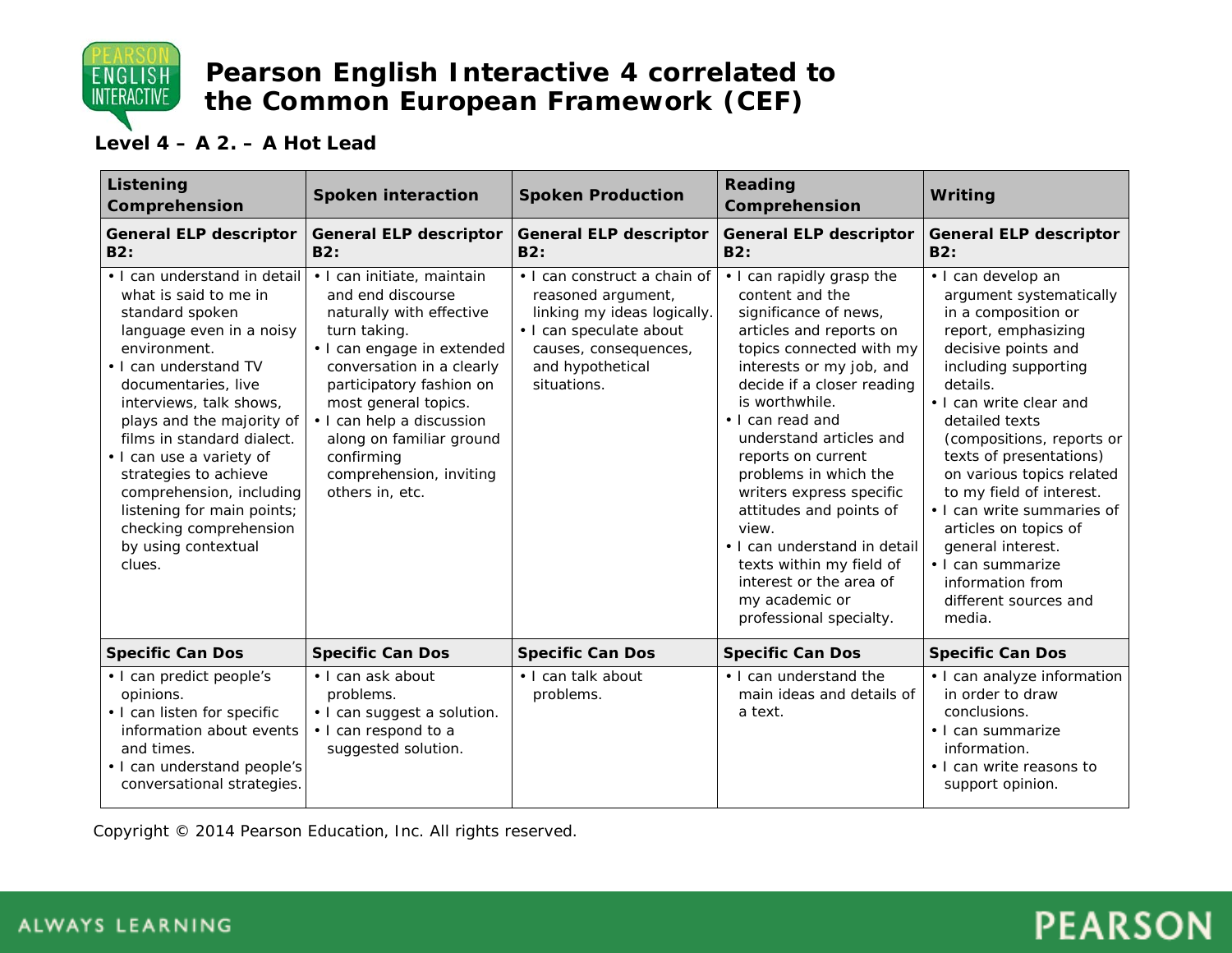

**Level 4 – A 3. – Jackie, the Actress**

| Listening<br>Comprehension                                                                                                                                                                                                                                                                                                                                                                                                           | <b>Spoken interaction</b>                                                                                                                                                                                                                                                                                                                                                                                                                                                                                                                                                                                  | <b>Spoken Production</b>             | Reading<br>Comprehension                                                                                                                                                                                                                                                                                                                                                                                                                                                                                   | Writing                                                                                                                                                                                                                                                                                                              |
|--------------------------------------------------------------------------------------------------------------------------------------------------------------------------------------------------------------------------------------------------------------------------------------------------------------------------------------------------------------------------------------------------------------------------------------|------------------------------------------------------------------------------------------------------------------------------------------------------------------------------------------------------------------------------------------------------------------------------------------------------------------------------------------------------------------------------------------------------------------------------------------------------------------------------------------------------------------------------------------------------------------------------------------------------------|--------------------------------------|------------------------------------------------------------------------------------------------------------------------------------------------------------------------------------------------------------------------------------------------------------------------------------------------------------------------------------------------------------------------------------------------------------------------------------------------------------------------------------------------------------|----------------------------------------------------------------------------------------------------------------------------------------------------------------------------------------------------------------------------------------------------------------------------------------------------------------------|
| <b>General ELP descriptor</b><br>B2:                                                                                                                                                                                                                                                                                                                                                                                                 | <b>General ELP descriptor</b><br>B2:                                                                                                                                                                                                                                                                                                                                                                                                                                                                                                                                                                       | <b>General ELP descriptor</b><br>B2: | <b>General ELP descriptor</b><br><b>B2:</b>                                                                                                                                                                                                                                                                                                                                                                                                                                                                | <b>General ELP descriptor</b><br>B2:                                                                                                                                                                                                                                                                                 |
| • I can understand in detail<br>what is said to me in<br>standard spoken<br>language even in a noisy<br>environment.<br>• I can understand TV<br>documentaries, live<br>interviews, talk shows,<br>plays and the majority of<br>films in standard dialect.<br>· I can use a variety of<br>strategies to achieve<br>comprehension, including<br>listening for main points;<br>checking comprehension<br>by using contextual<br>clues. | • I can initiate, maintain<br>and end discourse<br>naturally with effective<br>turn taking.<br>· I can engage in extended<br>conversation in a clearly<br>participatory fashion on<br>most general topics.<br>· I can exchange<br>considerable quantities of<br>detailed factual<br>information on matters<br>within my fields of<br>interest.<br>• I can convey degrees of<br>emotion and highlight<br>the personal significance<br>of events and<br>experiences.<br>• I can account for and<br>sustain my opinions in<br>discussion by providing<br>relevant explanations,<br>arguments and<br>comments. |                                      | • I can rapidly grasp the<br>content and the<br>significance of news,<br>articles and reports on<br>topics connected with my<br>interests or my job, and<br>decide if a closer reading<br>is worthwhile.<br>• I can read and<br>understand articles and<br>reports on current<br>problems in which the<br>writers express specific<br>attitudes and points of<br>view.<br>• I can understand in detail<br>texts within my field of<br>interest or the area of<br>my academic or<br>professional specialty. | · I can develop an<br>argument systematically<br>in a composition or<br>report, emphasizing<br>decisive points and<br>including supporting<br>details.<br>• I can write clear and<br>detailed texts<br>(compositions, reports or<br>texts of presentations)<br>on various topics related<br>to my field of interest. |

Copyright © 2014 Pearson Education, Inc. All rights reserved.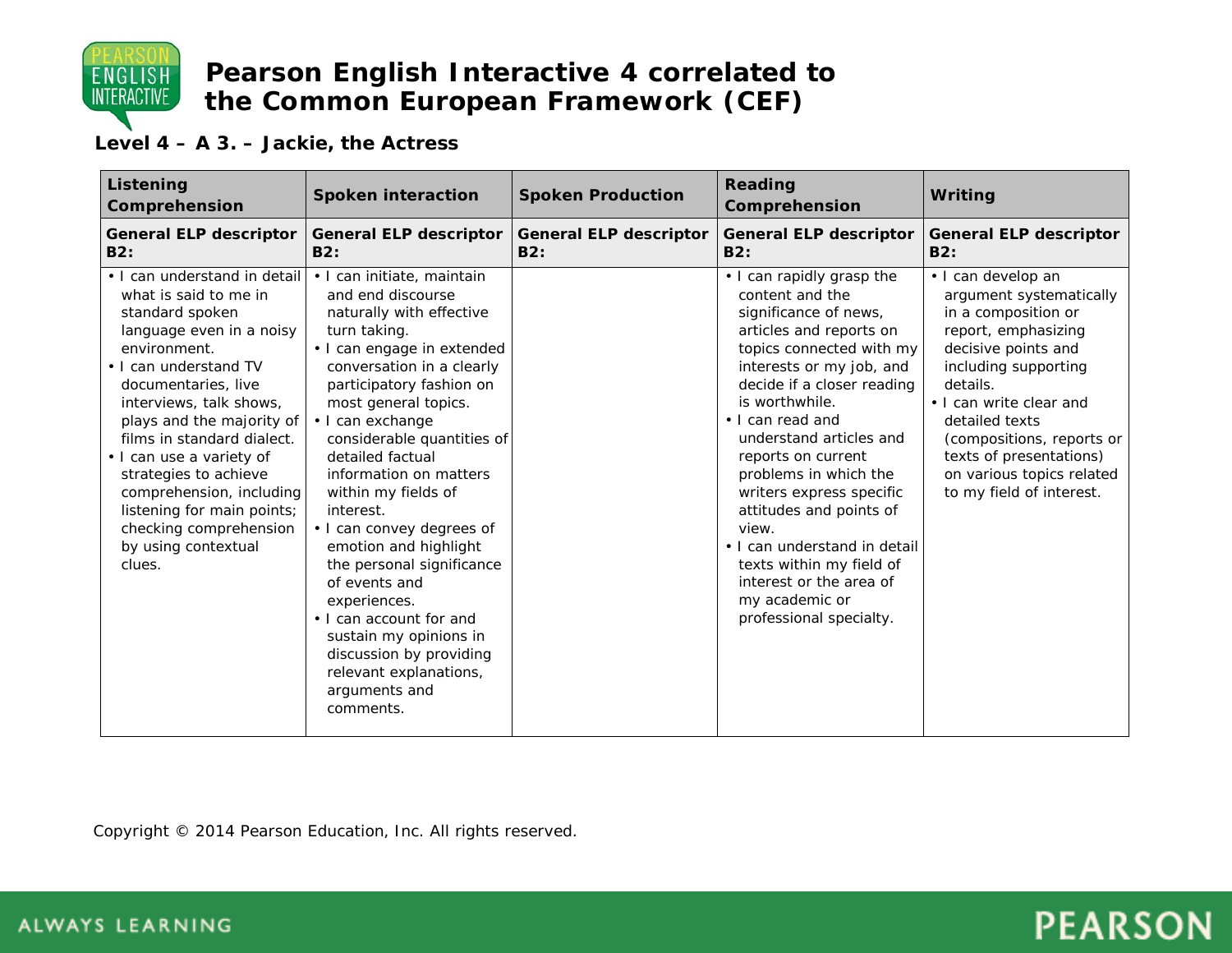

**Level 4 – A 3. – Jackie, the Actress (cont'd)**

| <b>Specific Can Dos</b>                                                                                                                                         | <b>Specific Can Dos</b>                                                                               | <b>Specific Can Dos</b> | Specific Can Dos                                               | Specific Can Dos                                                                             |
|-----------------------------------------------------------------------------------------------------------------------------------------------------------------|-------------------------------------------------------------------------------------------------------|-------------------------|----------------------------------------------------------------|----------------------------------------------------------------------------------------------|
| • I can predict topics in<br>conversations.<br>. I can listen for details of<br>people's plans.<br>• I can understand the<br>main purpose of people's<br>plans. | can ask for general and<br>specific impressions.<br>can respond to<br>questions about<br>impressions. |                         | • I can understand the<br>main ideas and details of<br>a text. | • I can compare and<br>contrast information.<br>• I can write reasons to<br>support opinion. |

Copyright © 2014 Pearson Education, Inc. All rights reserved.

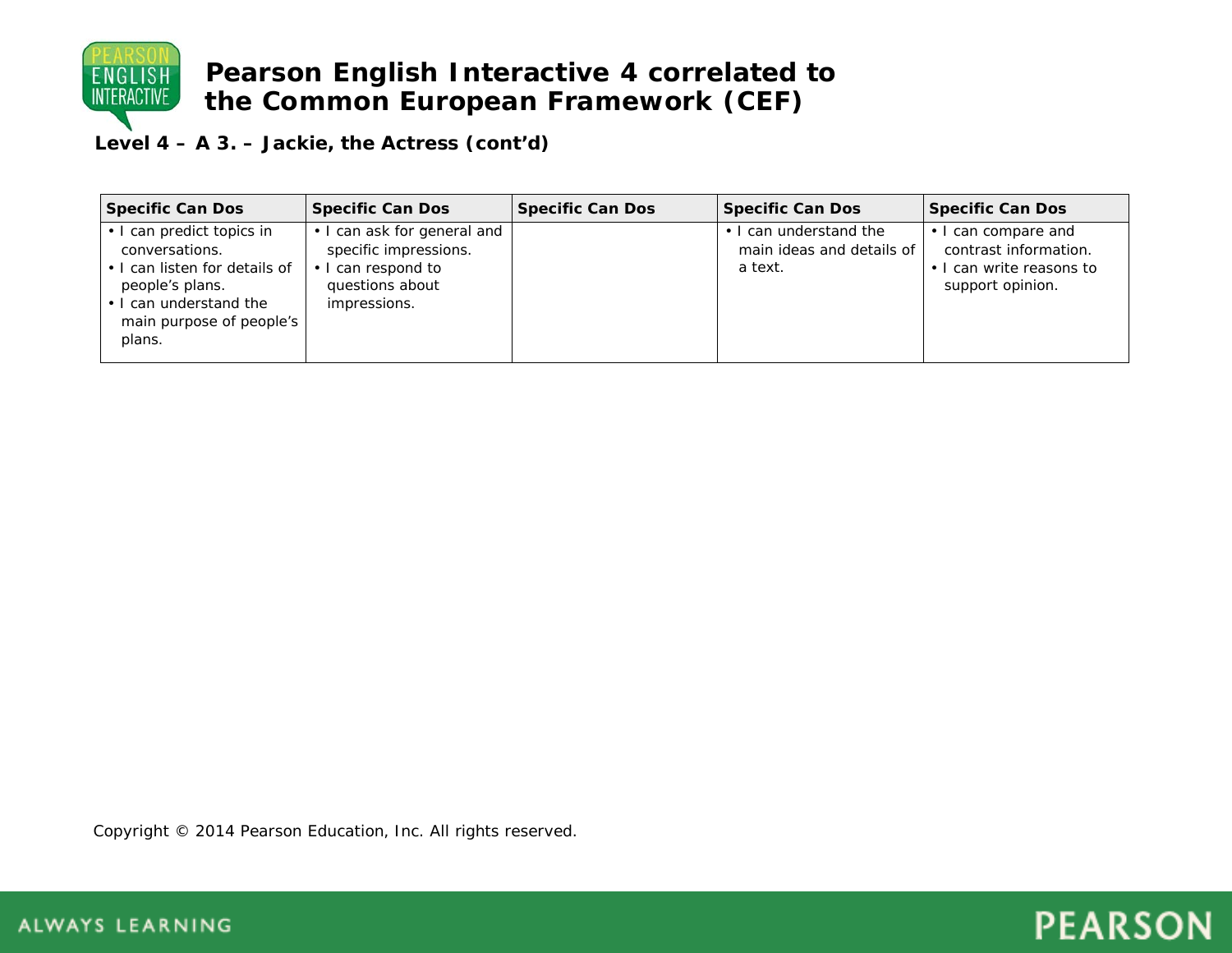

### **Level 4 – A 4. – A Confrontation**

| Listening<br>Comprehension                                                                                                                                                                                                                                                                                                                                                                                                           | <b>Spoken interaction</b>                                                                   | <b>Spoken Production</b>             | Reading<br>Comprehension                                                                                                                                                                                                                                                                                                                                                                                                                                                                                   | Writing                                                                                                                                                                                                                                                                                                              |
|--------------------------------------------------------------------------------------------------------------------------------------------------------------------------------------------------------------------------------------------------------------------------------------------------------------------------------------------------------------------------------------------------------------------------------------|---------------------------------------------------------------------------------------------|--------------------------------------|------------------------------------------------------------------------------------------------------------------------------------------------------------------------------------------------------------------------------------------------------------------------------------------------------------------------------------------------------------------------------------------------------------------------------------------------------------------------------------------------------------|----------------------------------------------------------------------------------------------------------------------------------------------------------------------------------------------------------------------------------------------------------------------------------------------------------------------|
| <b>General ELP descriptor</b><br>B2:                                                                                                                                                                                                                                                                                                                                                                                                 | <b>General ELP descriptor</b><br>B2:                                                        | <b>General ELP descriptor</b><br>B2: | <b>General ELP descriptor</b><br>B2:                                                                                                                                                                                                                                                                                                                                                                                                                                                                       | <b>General ELP descriptor</b><br>B2:                                                                                                                                                                                                                                                                                 |
| • I can understand in detail<br>what is said to me in<br>standard spoken<br>language even in a noisy<br>environment.<br>• I can understand TV<br>documentaries, live<br>interviews, talk shows,<br>plays and the majority of<br>films in standard dialect.<br>. I can use a variety of<br>strategies to achieve<br>comprehension, including<br>listening for main points;<br>checking comprehension<br>by using contextual<br>clues. | · I can initiate, maintain<br>and end discourse<br>naturally with effective<br>turn taking. |                                      | • I can rapidly grasp the<br>content and the<br>significance of news,<br>articles and reports on<br>topics connected with my<br>interests or my job, and<br>decide if a closer reading<br>is worthwhile.<br>• I can read and<br>understand articles and<br>reports on current<br>problems in which the<br>writers express specific<br>attitudes and points of<br>view.<br>• I can understand in detail<br>texts within my field of<br>interest or the area of<br>my academic or<br>professional specialty. | · I can develop an<br>argument systematically<br>in a composition or<br>report, emphasizing<br>decisive points and<br>including supporting<br>details.<br>• I can write clear and<br>detailed texts<br>(compositions, reports or<br>texts of presentations)<br>on various topics related<br>to my field of interest. |
| <b>Specific Can Dos</b>                                                                                                                                                                                                                                                                                                                                                                                                              | <b>Specific Can Dos</b>                                                                     | <b>Specific Can Dos</b>              | <b>Specific Can Dos</b>                                                                                                                                                                                                                                                                                                                                                                                                                                                                                    | <b>Specific Can Dos</b>                                                                                                                                                                                                                                                                                              |
| • I can predict how people<br>will interact.<br>• I can listen for<br>information about<br>people's relationships.<br>• I can understand the<br>main reason for asking<br>specific questions.                                                                                                                                                                                                                                        | • I can end a conversation<br>through the use of<br>standard conversational<br>mechanisms.  |                                      | • I can understand the<br>main ideas and details of<br>a text.                                                                                                                                                                                                                                                                                                                                                                                                                                             | • I can write reasons to<br>support opinion.                                                                                                                                                                                                                                                                         |

Copyright © 2014 Pearson Education, Inc. All rights reserved.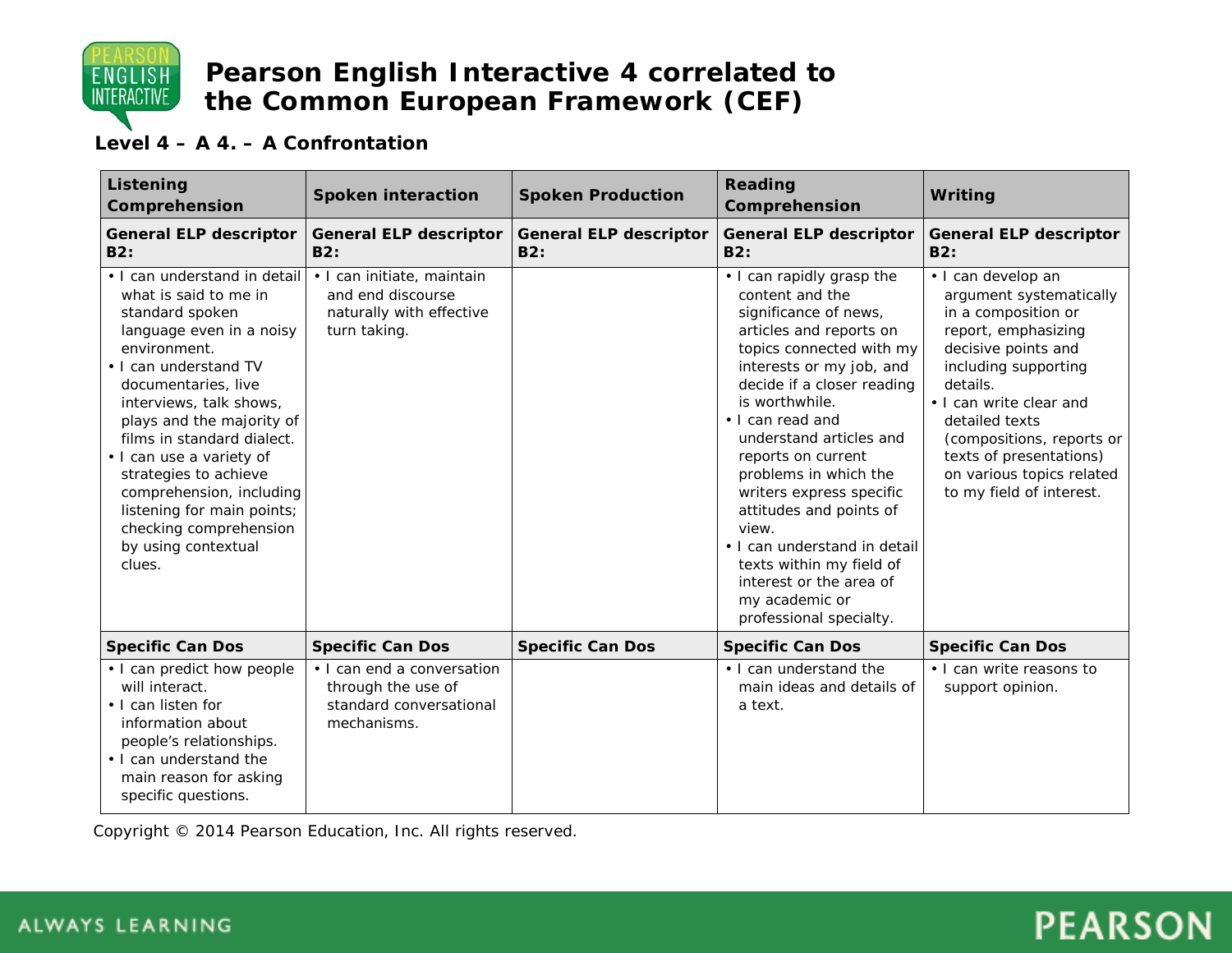

#### **Level 4 – B 1. – Talia's Brilliant Plan**

| Listening<br>Comprehension                                                                                                                                                                                                                                                                                                                                                                                                           | <b>Spoken interaction</b>                                                                                                                                                                                  | <b>Spoken Production</b>             | Reading<br>Comprehension                                                                                                                                                                                                                                                                                                                                                                                                                                                                                   | Writing                                                                                                                                                                                                                                                                                                              |
|--------------------------------------------------------------------------------------------------------------------------------------------------------------------------------------------------------------------------------------------------------------------------------------------------------------------------------------------------------------------------------------------------------------------------------------|------------------------------------------------------------------------------------------------------------------------------------------------------------------------------------------------------------|--------------------------------------|------------------------------------------------------------------------------------------------------------------------------------------------------------------------------------------------------------------------------------------------------------------------------------------------------------------------------------------------------------------------------------------------------------------------------------------------------------------------------------------------------------|----------------------------------------------------------------------------------------------------------------------------------------------------------------------------------------------------------------------------------------------------------------------------------------------------------------------|
| <b>General ELP descriptor</b><br>B2:                                                                                                                                                                                                                                                                                                                                                                                                 | <b>General ELP descriptor</b><br>B2:                                                                                                                                                                       | <b>General ELP descriptor</b><br>B2: | <b>General ELP descriptor</b><br>B2:                                                                                                                                                                                                                                                                                                                                                                                                                                                                       | <b>General ELP descriptor</b><br>B2:                                                                                                                                                                                                                                                                                 |
| • I can understand in detail<br>what is said to me in<br>standard spoken<br>language even in a noisy<br>environment.<br>• I can understand TV<br>documentaries, live<br>interviews, talk shows,<br>plays and the majority of<br>films in standard dialect.<br>· I can use a variety of<br>strategies to achieve<br>comprehension, including<br>listening for main points;<br>checking comprehension<br>by using contextual<br>clues. | · I can initiate, maintain<br>and end discourse<br>naturally with effective<br>turn taking.<br>• I can engage in extended<br>conversation in a clearly<br>participatory fashion on<br>most general topics. |                                      | • I can rapidly grasp the<br>content and the<br>significance of news,<br>articles and reports on<br>topics connected with my<br>interests or my job, and<br>decide if a closer reading<br>is worthwhile.<br>• I can read and<br>understand articles and<br>reports on current<br>problems in which the<br>writers express specific<br>attitudes and points of<br>view.<br>. I can understand in detail<br>texts within my field of<br>interest or the area of<br>my academic or<br>professional specialty. | · I can develop an<br>argument systematically<br>in a composition or<br>report, emphasizing<br>decisive points and<br>including supporting<br>details.<br>• I can write clear and<br>detailed texts<br>(compositions, reports or<br>texts of presentations)<br>on various topics related<br>to my field of interest. |
| <b>Specific Can Dos</b>                                                                                                                                                                                                                                                                                                                                                                                                              | <b>Specific Can Dos</b>                                                                                                                                                                                    | <b>Specific Can Dos</b>              | <b>Specific Can Dos</b>                                                                                                                                                                                                                                                                                                                                                                                                                                                                                    | <b>Specific Can Dos</b>                                                                                                                                                                                                                                                                                              |
| • I can predict actions from<br>a specific context.<br>• I can listen for specific<br>plans.<br>• I can understand the<br>main speaker's purpose.                                                                                                                                                                                                                                                                                    | • I can give, accept and<br>downplay compliments.                                                                                                                                                          |                                      | • I can understand the<br>main ideas and details of<br>a text.                                                                                                                                                                                                                                                                                                                                                                                                                                             | · I can organize<br>information into a chart.<br>· I can write a descriptive<br>paragraph.<br>• I can write reasons to<br>support opinion.                                                                                                                                                                           |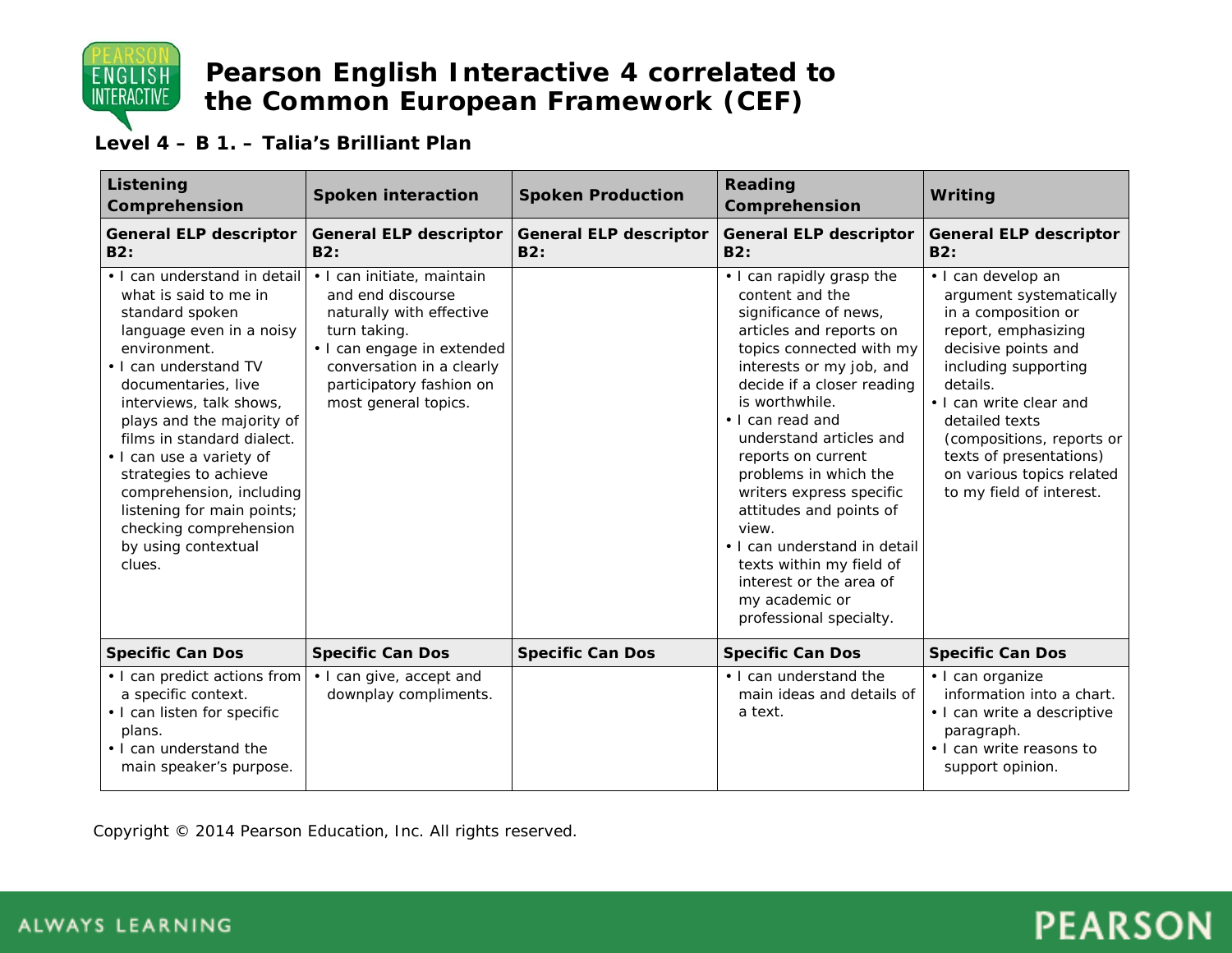

#### **Level 4 – B 2. – Dean's Double Cross**

| Listening<br>Comprehension                                                                                                                                                                                                                                                                                                                                                                                                           | <b>Spoken interaction</b>                                                                                                                                                                                  | <b>Spoken Production</b>             | Reading<br>Comprehension                                                                                                                                                                                                                                                                                                                                                                                                                                                                                   | Writing                                                                                                                                                                                                                                                                                                              |
|--------------------------------------------------------------------------------------------------------------------------------------------------------------------------------------------------------------------------------------------------------------------------------------------------------------------------------------------------------------------------------------------------------------------------------------|------------------------------------------------------------------------------------------------------------------------------------------------------------------------------------------------------------|--------------------------------------|------------------------------------------------------------------------------------------------------------------------------------------------------------------------------------------------------------------------------------------------------------------------------------------------------------------------------------------------------------------------------------------------------------------------------------------------------------------------------------------------------------|----------------------------------------------------------------------------------------------------------------------------------------------------------------------------------------------------------------------------------------------------------------------------------------------------------------------|
| <b>General ELP descriptor</b><br>B2:                                                                                                                                                                                                                                                                                                                                                                                                 | <b>General ELP descriptor</b><br>B2:                                                                                                                                                                       | <b>General ELP descriptor</b><br>B2: | General ELP descriptor<br>B2:                                                                                                                                                                                                                                                                                                                                                                                                                                                                              | <b>General ELP descriptor</b><br><b>B2:</b>                                                                                                                                                                                                                                                                          |
| . I can understand in detail<br>what is said to me in<br>standard spoken<br>language even in a noisy<br>environment.<br>• I can understand TV<br>documentaries, live<br>interviews, talk shows,<br>plays and the majority of<br>films in standard dialect.<br>. I can use a variety of<br>strategies to achieve<br>comprehension, including<br>listening for main points;<br>checking comprehension<br>by using contextual<br>clues. | · I can initiate, maintain<br>and end discourse<br>naturally with effective<br>turn taking.<br>• I can engage in extended<br>conversation in a clearly<br>participatory fashion on<br>most general topics. |                                      | • I can rapidly grasp the<br>content and the<br>significance of news,<br>articles and reports on<br>topics connected with my<br>interests or my job, and<br>decide if a closer reading<br>is worthwhile.<br>• I can read and<br>understand articles and<br>reports on current<br>problems in which the<br>writers express specific<br>attitudes and points of<br>view.<br>• I can understand in detail<br>texts within my field of<br>interest or the area of<br>my academic or<br>professional specialty. | · I can develop an<br>argument systematically<br>in a composition or<br>report, emphasizing<br>decisive points and<br>including supporting<br>details.<br>• I can write clear and<br>detailed texts<br>(compositions, reports or<br>texts of presentations)<br>on various topics related<br>to my field of interest. |
| <b>Specific Can Dos</b>                                                                                                                                                                                                                                                                                                                                                                                                              | <b>Specific Can Dos</b>                                                                                                                                                                                    | <b>Specific Can Dos</b>              | <b>Specific Can Dos</b>                                                                                                                                                                                                                                                                                                                                                                                                                                                                                    | <b>Specific Can Dos</b>                                                                                                                                                                                                                                                                                              |
| • I can predict people's<br>emotional reactions.<br>• I can listen for details in<br>reports.<br>• I can understand key<br>emotional statements.                                                                                                                                                                                                                                                                                     | • I can interrupt, ask<br>someone not to<br>interrupt, express<br>disagreement, show<br>skepticism and sarcasm<br>and concede a point.                                                                     |                                      | . I can understand the<br>main ideas and details of<br>a text.                                                                                                                                                                                                                                                                                                                                                                                                                                             | • I can state an opinion.<br>. I can write reasons to<br>support opinion.                                                                                                                                                                                                                                            |

Copyright © 2014 Pearson Education, Inc. All rights reserved.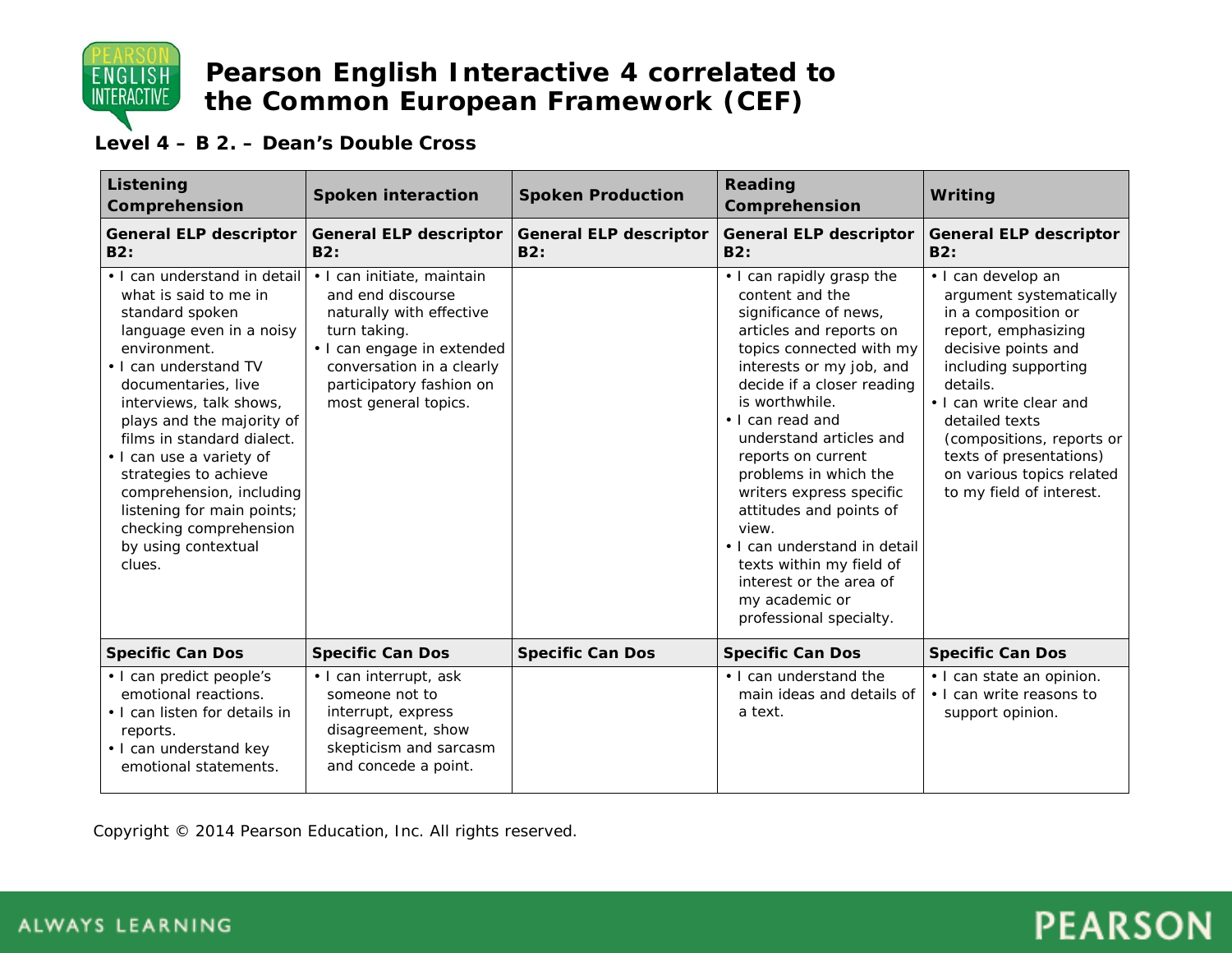

#### **Level 4 – B 3. – Another Confession**

| Listening<br>Comprehension                                                                                                                                                                                                                                                                                                                                                                                                           | <b>Spoken interaction</b>                                                                                                                                                                                                                                                                                                                          | <b>Spoken Production</b>                                      | <b>Reading</b><br>Comprehension                                                                                                                                                                                                                                                                                                                                                                                                                                                                            | Writing                                                                                                                                                                                                                                                                                                              |
|--------------------------------------------------------------------------------------------------------------------------------------------------------------------------------------------------------------------------------------------------------------------------------------------------------------------------------------------------------------------------------------------------------------------------------------|----------------------------------------------------------------------------------------------------------------------------------------------------------------------------------------------------------------------------------------------------------------------------------------------------------------------------------------------------|---------------------------------------------------------------|------------------------------------------------------------------------------------------------------------------------------------------------------------------------------------------------------------------------------------------------------------------------------------------------------------------------------------------------------------------------------------------------------------------------------------------------------------------------------------------------------------|----------------------------------------------------------------------------------------------------------------------------------------------------------------------------------------------------------------------------------------------------------------------------------------------------------------------|
| <b>General ELP descriptor</b><br>B2:                                                                                                                                                                                                                                                                                                                                                                                                 | <b>General ELP descriptor</b><br><b>B2:</b>                                                                                                                                                                                                                                                                                                        | <b>General ELP descriptor</b><br><b>B2:</b>                   | <b>General ELP descriptor</b><br><b>B2:</b>                                                                                                                                                                                                                                                                                                                                                                                                                                                                | <b>General ELP descriptor</b><br><b>B2:</b>                                                                                                                                                                                                                                                                          |
| • I can understand in detail<br>what is said to me in<br>standard spoken<br>language even in a noisy<br>environment.<br>• I can understand TV<br>documentaries, live<br>interviews, talk shows,<br>plays and the majority of<br>films in standard dialect.<br>· I can use a variety of<br>strategies to achieve<br>comprehension, including<br>listening for main points;<br>checking comprehension<br>by using contextual<br>clues. | · I can initiate, maintain<br>and end discourse<br>naturally with effective<br>turn taking.<br>• I can engage in extended<br>conversation in a clearly<br>participatory fashion on<br>most general topics.<br>• I can account for and<br>sustain my opinions in<br>discussion by providing<br>relevant explanations,<br>arguments and<br>comments. |                                                               | • I can rapidly grasp the<br>content and the<br>significance of news,<br>articles and reports on<br>topics connected with my<br>interests or my job, and<br>decide if a closer reading<br>is worthwhile.<br>• I can read and<br>understand articles and<br>reports on current<br>problems in which the<br>writers express specific<br>attitudes and points of<br>view.<br>• I can understand in detail<br>texts within my field of<br>interest or the area of<br>my academic or<br>professional specialty. | · I can develop an<br>argument systematically<br>in a composition or<br>report, emphasizing<br>decisive points and<br>including supporting<br>details.<br>• I can write clear and<br>detailed texts<br>(compositions, reports or<br>texts of presentations)<br>on various topics related<br>to my field of interest. |
| <b>Specific Can Dos</b>                                                                                                                                                                                                                                                                                                                                                                                                              | <b>Specific Can Dos</b>                                                                                                                                                                                                                                                                                                                            | <b>Specific Can Dos</b>                                       | <b>Specific Can Dos</b>                                                                                                                                                                                                                                                                                                                                                                                                                                                                                    | <b>Specific Can Dos</b>                                                                                                                                                                                                                                                                                              |
| • I can predict topics in a<br>conversation.<br>• I can listen for details of<br>recalled information.<br>• I can understand the<br>speaker's main<br>intentions.                                                                                                                                                                                                                                                                    | • I can remind someone<br>about past events.                                                                                                                                                                                                                                                                                                       | · I can talk about<br>memories.<br>· I can talk about regret. | • I can understand the<br>main ideas and details of<br>a text.                                                                                                                                                                                                                                                                                                                                                                                                                                             | · I can make a list<br>including relevant facts.                                                                                                                                                                                                                                                                     |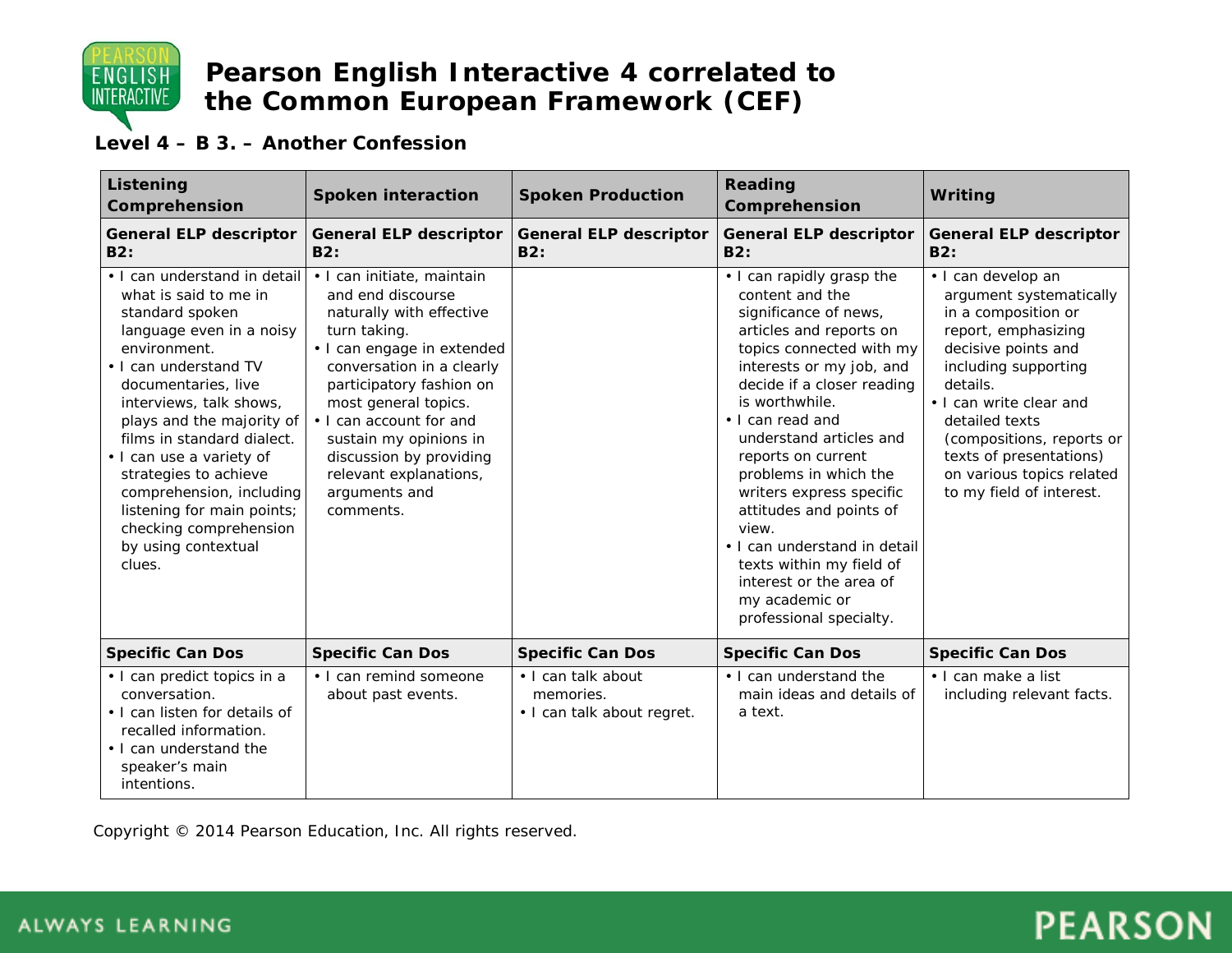

### **Level 4 – B 4. – A Lesson Learned**

| Listening<br>Comprehension                                                                                                                                                                                                                                                                                                                                                                                                           | <b>Spoken interaction</b>                                                                                                                                                                                                                                                                                                                          | <b>Spoken Production</b>             | Reading<br>Comprehension                                                                                                                                                                                                                                                                                                                                                                                                                                                                                   | Writing                                                                                                                                                                                                                                                                                                                                                                                                                              |
|--------------------------------------------------------------------------------------------------------------------------------------------------------------------------------------------------------------------------------------------------------------------------------------------------------------------------------------------------------------------------------------------------------------------------------------|----------------------------------------------------------------------------------------------------------------------------------------------------------------------------------------------------------------------------------------------------------------------------------------------------------------------------------------------------|--------------------------------------|------------------------------------------------------------------------------------------------------------------------------------------------------------------------------------------------------------------------------------------------------------------------------------------------------------------------------------------------------------------------------------------------------------------------------------------------------------------------------------------------------------|--------------------------------------------------------------------------------------------------------------------------------------------------------------------------------------------------------------------------------------------------------------------------------------------------------------------------------------------------------------------------------------------------------------------------------------|
| <b>General ELP descriptor</b><br><b>B2:</b>                                                                                                                                                                                                                                                                                                                                                                                          | <b>General ELP descriptor</b><br>B2:                                                                                                                                                                                                                                                                                                               | <b>General ELP descriptor</b><br>B2: | <b>General ELP descriptor</b><br><b>B2:</b>                                                                                                                                                                                                                                                                                                                                                                                                                                                                | <b>General ELP descriptor</b><br><b>B2:</b>                                                                                                                                                                                                                                                                                                                                                                                          |
| • I can understand in detail<br>what is said to me in<br>standard spoken<br>language even in a noisy<br>environment.<br>• I can understand TV<br>documentaries, live<br>interviews, talk shows,<br>plays and the majority of<br>films in standard dialect.<br>· I can use a variety of<br>strategies to achieve<br>comprehension, including<br>listening for main points;<br>checking comprehension<br>by using contextual<br>clues. | · I can initiate, maintain<br>and end discourse<br>naturally with effective<br>turn taking.<br>• I can engage in extended<br>conversation in a clearly<br>participatory fashion on<br>most general topics.<br>• I can account for and<br>sustain my opinions in<br>discussion by providing<br>relevant explanations,<br>arguments and<br>comments. |                                      | • I can rapidly grasp the<br>content and the<br>significance of news,<br>articles and reports on<br>topics connected with my<br>interests or my job, and<br>decide if a closer reading<br>is worthwhile.<br>• I can read and<br>understand articles and<br>reports on current<br>problems in which the<br>writers express specific<br>attitudes and points of<br>view.<br>• I can understand in detail<br>texts within my field of<br>interest or the area of<br>my academic or<br>professional specialty. | · I can develop an<br>argument systematically<br>in a composition or<br>report, emphasizing<br>decisive points and<br>including supporting<br>details.<br>• I can write clear and<br>detailed texts<br>(compositions, reports or<br>texts of presentations)<br>on various topics related<br>to my field of interest.<br>• I can write about events<br>and real or fictional<br>experiences in a detailed<br>and easily readable way. |
| <b>Specific Can Dos</b>                                                                                                                                                                                                                                                                                                                                                                                                              | <b>Specific Can Dos</b>                                                                                                                                                                                                                                                                                                                            | <b>Specific Can Dos</b>              | <b>Specific Can Dos</b>                                                                                                                                                                                                                                                                                                                                                                                                                                                                                    | <b>Specific Can Dos</b>                                                                                                                                                                                                                                                                                                                                                                                                              |
| • I can predict the<br>speaker's intentions.<br>• I can listen for sequences<br>of actions.<br>• I can listen for<br>information about<br>people's relationships.                                                                                                                                                                                                                                                                    | • I can identify a problem.<br>• I can suggest, respond to<br>and commit to a course<br>of action.                                                                                                                                                                                                                                                 |                                      | • I can understand the<br>main ideas and details of<br>a text.                                                                                                                                                                                                                                                                                                                                                                                                                                             | • I can write a narrative<br>paragraph.<br>• I can draw conclusions.                                                                                                                                                                                                                                                                                                                                                                 |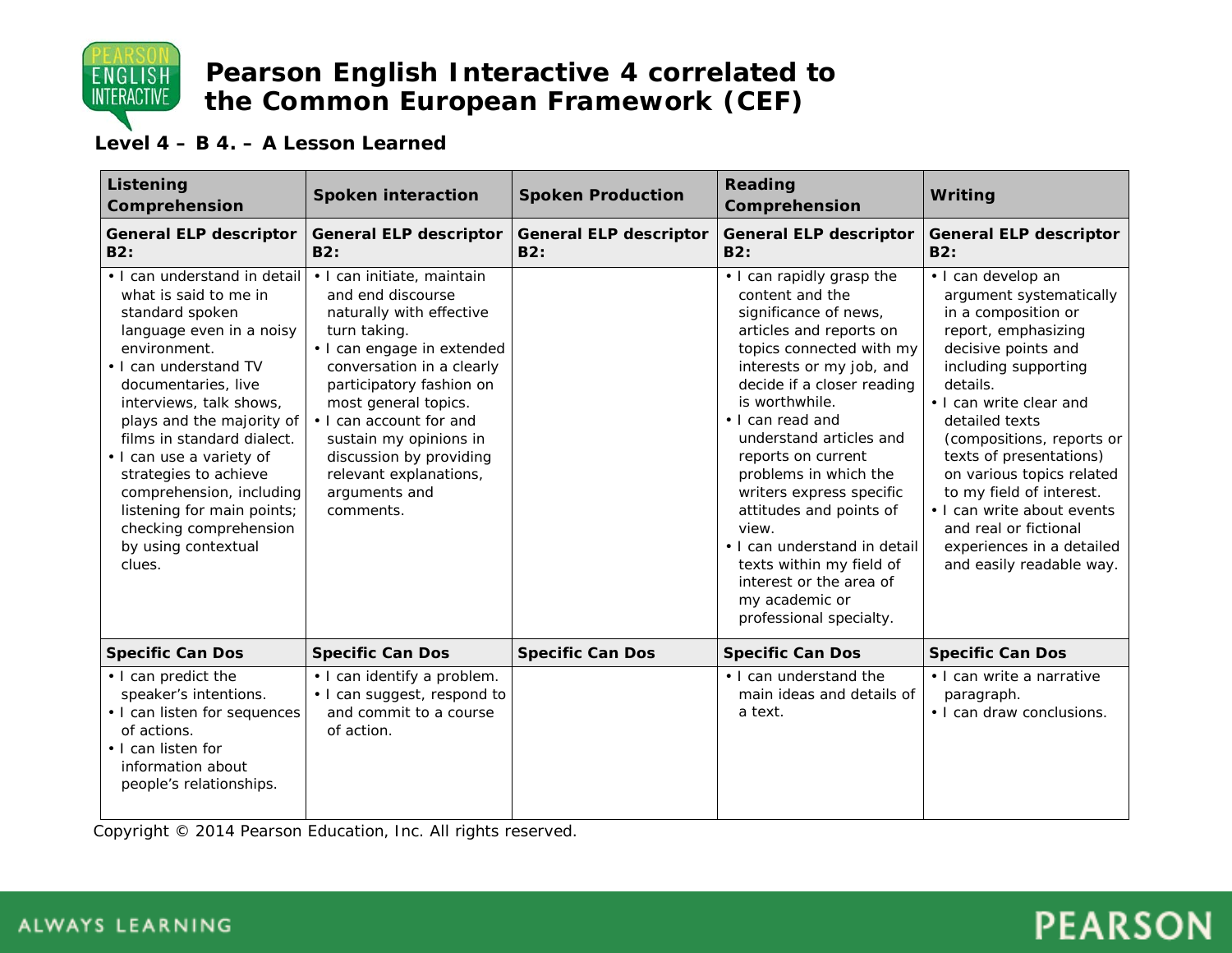

### **Level 4 – C 1. – A Canceled Celebration**

| Listening<br>Comprehension                                                                                                                                                                                                                                                                                                                                                                                                           | <b>Spoken interaction</b>                                                                                                                                                                                       | <b>Spoken Production</b>             | Reading<br>Comprehension                                                                                                                                                                                                                                                                                                                                                                                                                                                                                   | Writing                                                                                                                                                                                                                                                                                                              |
|--------------------------------------------------------------------------------------------------------------------------------------------------------------------------------------------------------------------------------------------------------------------------------------------------------------------------------------------------------------------------------------------------------------------------------------|-----------------------------------------------------------------------------------------------------------------------------------------------------------------------------------------------------------------|--------------------------------------|------------------------------------------------------------------------------------------------------------------------------------------------------------------------------------------------------------------------------------------------------------------------------------------------------------------------------------------------------------------------------------------------------------------------------------------------------------------------------------------------------------|----------------------------------------------------------------------------------------------------------------------------------------------------------------------------------------------------------------------------------------------------------------------------------------------------------------------|
| <b>General ELP descriptor</b><br>B2:                                                                                                                                                                                                                                                                                                                                                                                                 | <b>General ELP descriptor</b><br>B2:                                                                                                                                                                            | <b>General ELP descriptor</b><br>B2: | <b>General ELP descriptor</b><br>B2:                                                                                                                                                                                                                                                                                                                                                                                                                                                                       | <b>General ELP descriptor</b><br>B2:                                                                                                                                                                                                                                                                                 |
| . I can understand in detail<br>what is said to me in<br>standard spoken<br>language even in a noisy<br>environment.<br>• I can understand TV<br>documentaries, live<br>interviews, talk shows,<br>plays and the majority of<br>films in standard dialect.<br>· I can use a variety of<br>strategies to achieve<br>comprehension, including<br>listening for main points;<br>checking comprehension<br>by using contextual<br>clues. | · I can initiate, maintain<br>and end discourse<br>naturally with effective<br>turn taking.<br>• I can convey degrees of<br>emotion and highlight<br>the personal significance<br>of events and<br>experiences. |                                      | • I can rapidly grasp the<br>content and the<br>significance of news,<br>articles and reports on<br>topics connected with my<br>interests or my job, and<br>decide if a closer reading<br>is worthwhile.<br>• I can read and<br>understand articles and<br>reports on current<br>problems in which the<br>writers express specific<br>attitudes and points of<br>view.<br>• I can understand in detail<br>texts within my field of<br>interest or the area of<br>my academic or<br>professional specialty. | · I can develop an<br>argument systematically<br>in a composition or<br>report, emphasizing<br>decisive points and<br>including supporting<br>details.<br>• I can write clear and<br>detailed texts<br>(compositions, reports or<br>texts of presentations)<br>on various topics related<br>to my field of interest. |
| <b>Specific Can Dos</b>                                                                                                                                                                                                                                                                                                                                                                                                              | <b>Specific Can Dos</b>                                                                                                                                                                                         | <b>Specific Can Dos</b>              | <b>Specific Can Dos</b>                                                                                                                                                                                                                                                                                                                                                                                                                                                                                    | <b>Specific Can Dos</b>                                                                                                                                                                                                                                                                                              |
| • I can predict people's<br>reactions to events.<br>• I can listen for advice.<br>• I can understand people's<br>personalities.                                                                                                                                                                                                                                                                                                      | • I can myself or someone<br>else.<br>• I can comfort someone<br>and respond to<br>comforting.                                                                                                                  |                                      | • I can understand the<br>main ideas and details of<br>a text.                                                                                                                                                                                                                                                                                                                                                                                                                                             | · I can write a paragraph<br>offering advice.<br>• I can draw conclusions.                                                                                                                                                                                                                                           |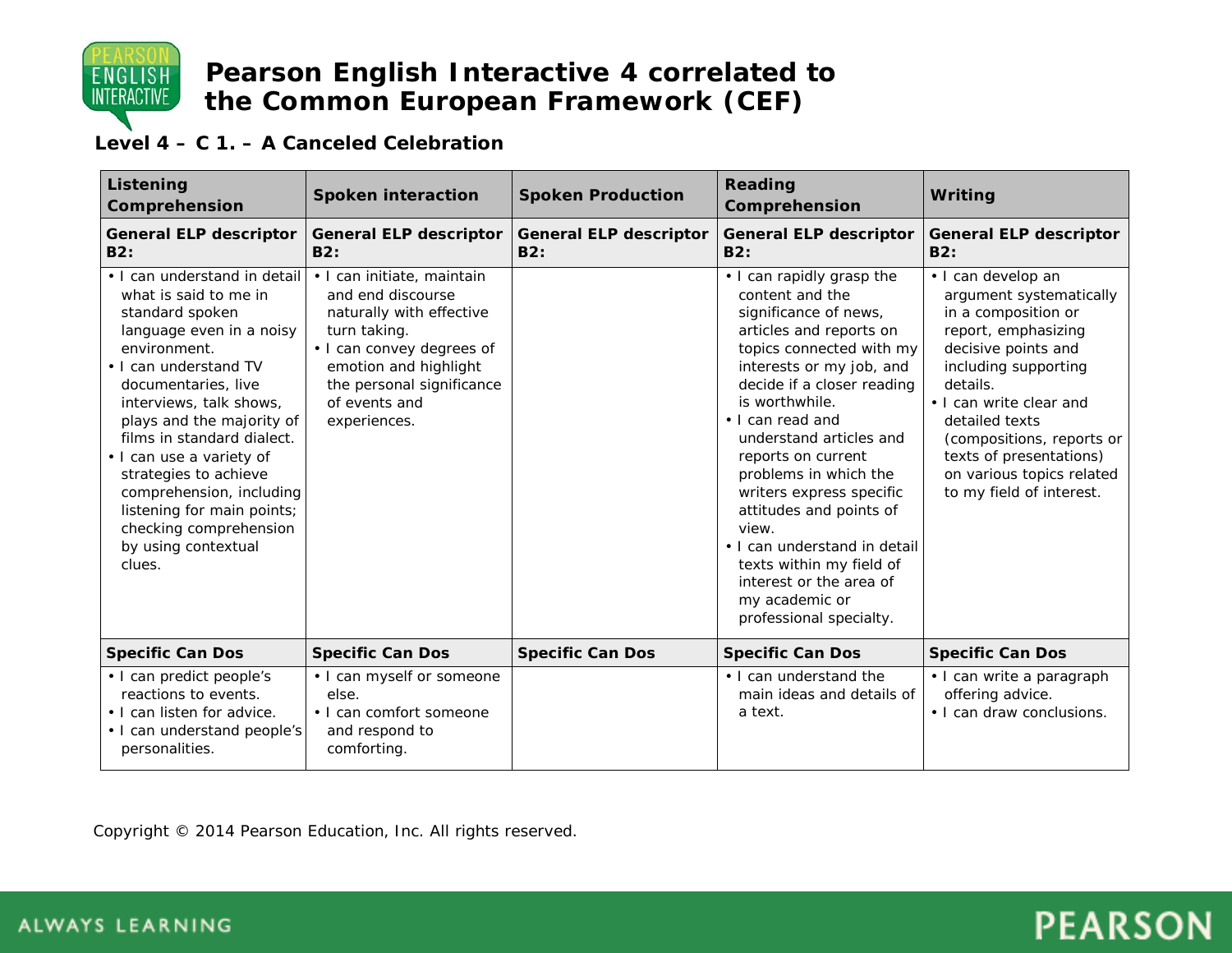

### **Level 4 – C 2. – Jackie's Big Scene**

| Listening<br>Comprehension                                                                                                                                                                                                                                                                                                                                                                                                           | <b>Spoken interaction</b>            | <b>Spoken Production</b>                                                     | Reading<br>Comprehension                                                                                                                                                                                                                                                                                                                                                                                                                                                                                   | Writing                                                                                                                                                                                                                                                                                                              |
|--------------------------------------------------------------------------------------------------------------------------------------------------------------------------------------------------------------------------------------------------------------------------------------------------------------------------------------------------------------------------------------------------------------------------------------|--------------------------------------|------------------------------------------------------------------------------|------------------------------------------------------------------------------------------------------------------------------------------------------------------------------------------------------------------------------------------------------------------------------------------------------------------------------------------------------------------------------------------------------------------------------------------------------------------------------------------------------------|----------------------------------------------------------------------------------------------------------------------------------------------------------------------------------------------------------------------------------------------------------------------------------------------------------------------|
| General ELP descriptor<br>B2:                                                                                                                                                                                                                                                                                                                                                                                                        | <b>General ELP descriptor</b><br>B2: | <b>General ELP descriptor</b><br>B2:                                         | General ELP descriptor<br>B2:                                                                                                                                                                                                                                                                                                                                                                                                                                                                              | <b>General ELP descriptor</b><br>B2:                                                                                                                                                                                                                                                                                 |
| . I can understand in detail<br>what is said to me in<br>standard spoken<br>language even in a noisy<br>environment.<br>• I can understand TV<br>documentaries, live<br>interviews, talk shows,<br>plays and the majority of<br>films in standard dialect.<br>· I can use a variety of<br>strategies to achieve<br>comprehension, including<br>listening for main points;<br>checking comprehension<br>by using contextual<br>clues. |                                      |                                                                              | • I can rapidly grasp the<br>content and the<br>significance of news,<br>articles and reports on<br>topics connected with my<br>interests or my job, and<br>decide if a closer reading<br>is worthwhile.<br>• I can read and<br>understand articles and<br>reports on current<br>problems in which the<br>writers express specific<br>attitudes and points of<br>view.<br>• I can understand in detail<br>texts within my field of<br>interest or the area of<br>my academic or<br>professional specialty. | · I can develop an<br>argument systematically<br>in a composition or<br>report, emphasizing<br>decisive points and<br>including supporting<br>details.<br>• I can write clear and<br>detailed texts<br>(compositions, reports or<br>texts of presentations)<br>on various topics related<br>to my field of interest. |
| <b>Specific Can Dos</b>                                                                                                                                                                                                                                                                                                                                                                                                              | <b>Specific Can Dos</b>              | <b>Specific Can Dos</b>                                                      | <b>Specific Can Dos</b>                                                                                                                                                                                                                                                                                                                                                                                                                                                                                    | <b>Specific Can Dos</b>                                                                                                                                                                                                                                                                                              |
| • I can predict topics of<br>conversation.<br>• I can listen for specific<br>information in stories.<br>• I can understand reasons<br>for people's actions.                                                                                                                                                                                                                                                                          |                                      | • I can express<br>enthusiasm, reluctance,<br>worry, apathy and<br>sympathy. | • I can understand the<br>main ideas and details of<br>a text.                                                                                                                                                                                                                                                                                                                                                                                                                                             | • I can use supporting<br>details.<br>• I can identify the main<br>idea in a text.<br>· I can organize<br>information in a chart.                                                                                                                                                                                    |

Copyright © 2014 Pearson Education, Inc. All rights reserved.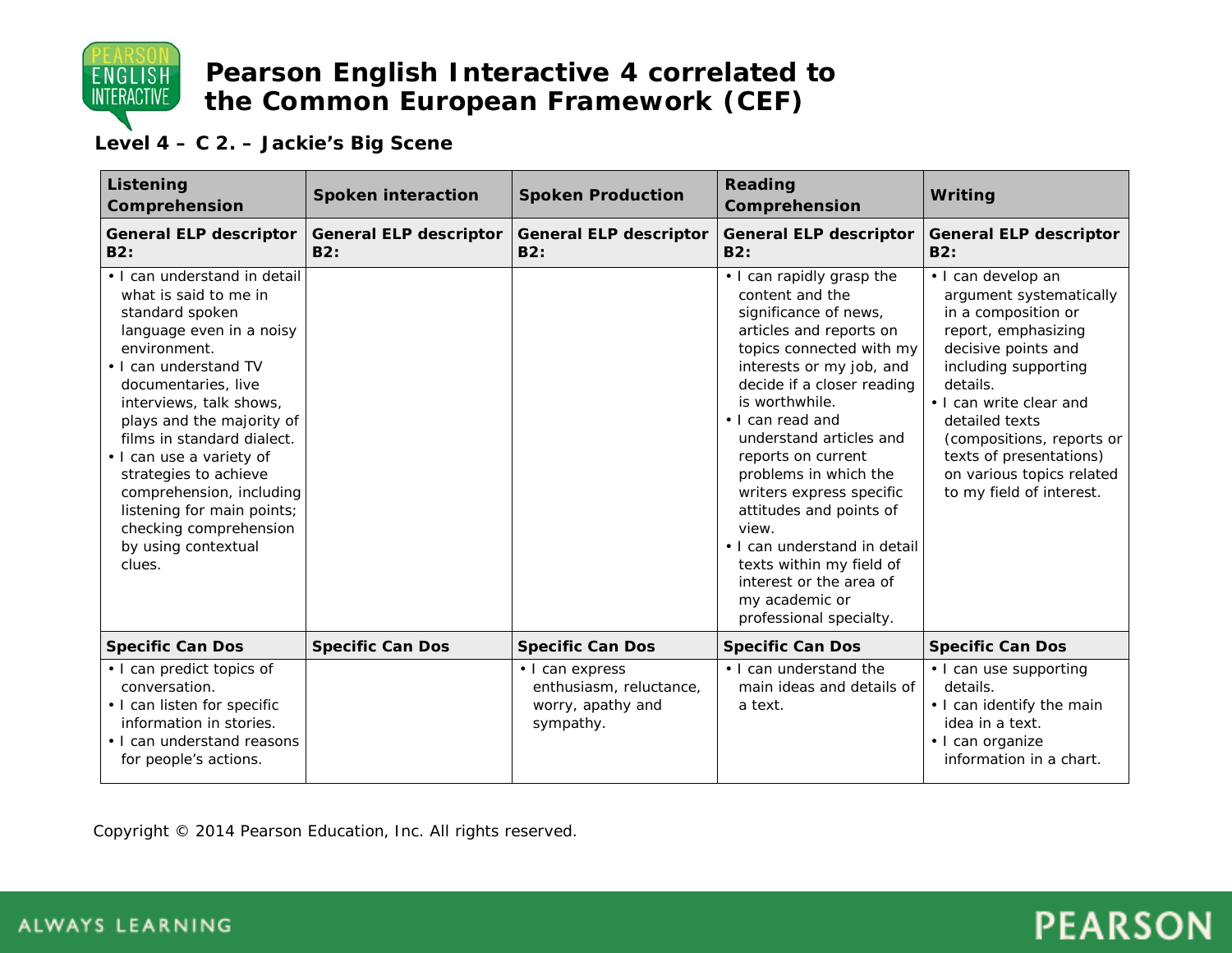

#### **Level 4 – C 3. – Hard Evidence**

| Listening<br>Comprehension                                                                                                                                                                                                                                                                                                                                                                                                           | <b>Spoken interaction</b>            | <b>Spoken Production</b>             | <b>Reading</b><br>Comprehension                                                                                                                                                                                                                                                                                                                                                                                                                                                                            | Writing                                                                                                                                                                                                                                                                                                              |
|--------------------------------------------------------------------------------------------------------------------------------------------------------------------------------------------------------------------------------------------------------------------------------------------------------------------------------------------------------------------------------------------------------------------------------------|--------------------------------------|--------------------------------------|------------------------------------------------------------------------------------------------------------------------------------------------------------------------------------------------------------------------------------------------------------------------------------------------------------------------------------------------------------------------------------------------------------------------------------------------------------------------------------------------------------|----------------------------------------------------------------------------------------------------------------------------------------------------------------------------------------------------------------------------------------------------------------------------------------------------------------------|
| <b>General ELP descriptor</b><br>B2:                                                                                                                                                                                                                                                                                                                                                                                                 | <b>General ELP descriptor</b><br>B2: | <b>General ELP descriptor</b><br>B2: | <b>General ELP descriptor</b><br>B2:                                                                                                                                                                                                                                                                                                                                                                                                                                                                       | <b>General ELP descriptor</b><br>B2:                                                                                                                                                                                                                                                                                 |
| • I can understand in detail<br>what is said to me in<br>standard spoken<br>language even in a noisy<br>environment.<br>• I can understand TV<br>documentaries, live<br>interviews, talk shows,<br>plays and the majority of<br>films in standard dialect.<br>· I can use a variety of<br>strategies to achieve<br>comprehension, including<br>listening for main points;<br>checking comprehension<br>by using contextual<br>clues. |                                      |                                      | • I can rapidly grasp the<br>content and the<br>significance of news,<br>articles and reports on<br>topics connected with my<br>interests or my job, and<br>decide if a closer reading<br>is worthwhile.<br>· I can read and<br>understand articles and<br>reports on current<br>problems in which the<br>writers express specific<br>attitudes and points of<br>view.<br>• I can understand in detail<br>texts within my field of<br>interest or the area of<br>my academic or<br>professional specialty. | · I can develop an<br>argument systematically<br>in a composition or<br>report, emphasizing<br>decisive points and<br>including supporting<br>details.<br>• I can write clear and<br>detailed texts<br>(compositions, reports or<br>texts of presentations)<br>on various topics related<br>to my field of interest. |
| <b>Specific Can Dos</b>                                                                                                                                                                                                                                                                                                                                                                                                              | <b>Specific Can Dos</b>              | <b>Specific Can Dos</b>              | <b>Specific Can Dos</b>                                                                                                                                                                                                                                                                                                                                                                                                                                                                                    | <b>Specific Can Dos</b>                                                                                                                                                                                                                                                                                              |
| · I can predict what will<br>happen next.<br>• I can listen for specific<br>information leading to<br>the outcome of a<br>situation.<br>• I can listen for the main<br>ideas about relationships.                                                                                                                                                                                                                                    | • I can calm someone<br>down.        | • I can show anger.                  | • I can understand the<br>main ideas and details of<br>a text.                                                                                                                                                                                                                                                                                                                                                                                                                                             | • I can compare and<br>contrast cultural<br>elements.<br>• I can give explanations.<br>• I can draw conclusions.                                                                                                                                                                                                     |